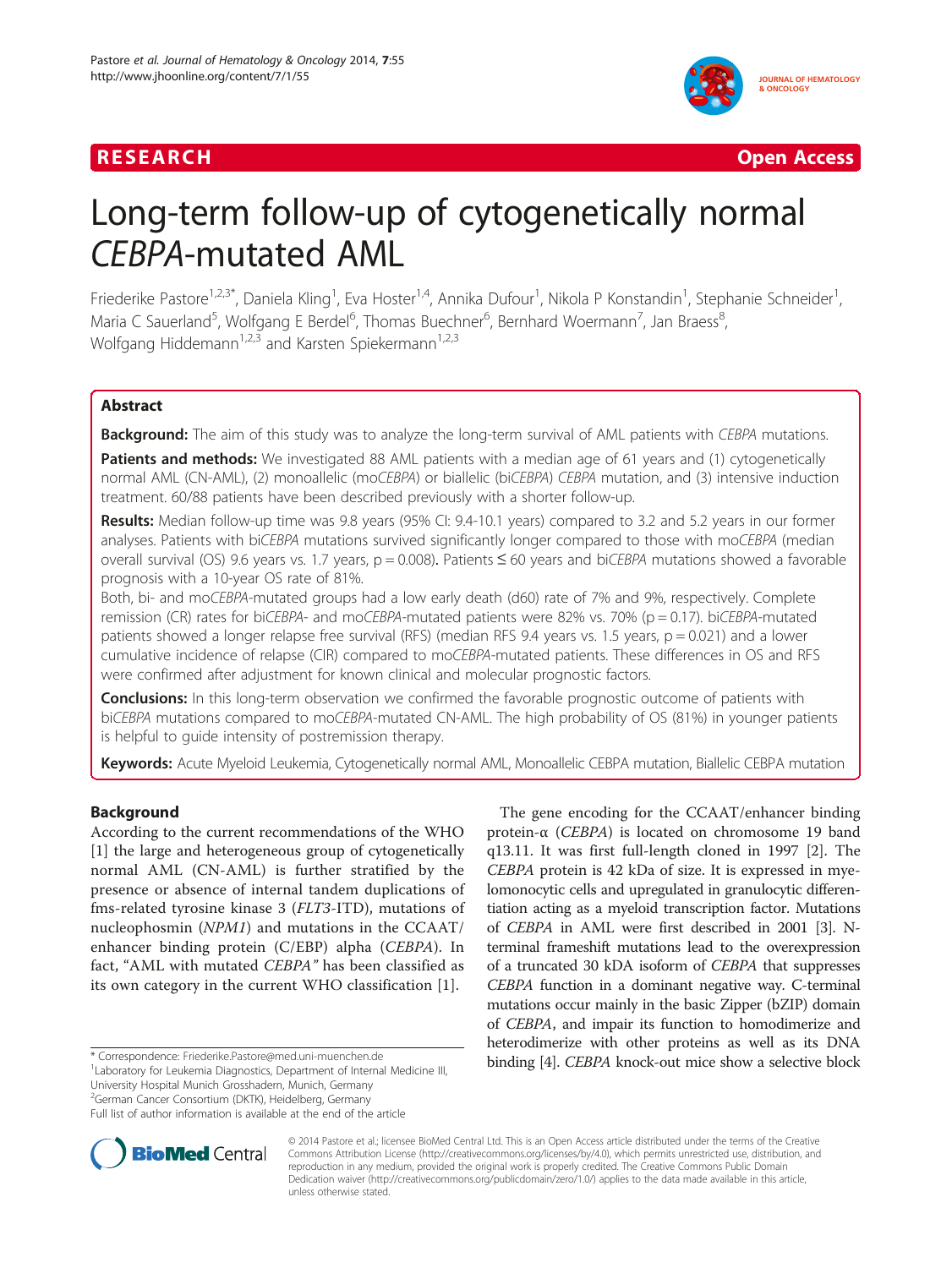of differentiation lacking mature granulocytes while other hematopoietic cells differentiate regularly [\[5\]](#page-6-0). Mutations of CEBPA have been shown to be associated with CN-AML where they occur with frequencies of 8 -18% [[6](#page-6-0)–[10\]](#page-6-0) and with the French-American-British (FAB) subtypes M1 and M2 [\[11\]](#page-7-0).

CEBPA mutations can occur as monoallelic mutations (moCEBPA) or as biallelic mutations (biCEBPA). Patients with biCEBPA mutations usually have a C-terminal mutation on one allele and an N-terminal mutation on the other allele, resulting in a lack of CEBPA wildtype allele expression [\[12,13\]](#page-7-0). We and others have reported earlier that the positive prognostic impact on outcome is restricted to patients with biCEBPA mutations [\[6](#page-6-0)[,13](#page-7-0)–[16](#page-7-0)]. Except for the studies of Taskesen [[16](#page-7-0)] and Green [\[14\]](#page-7-0) patient numbers with mutated CEBPA at diagnosis were small ( $n < 50$ ) and median follow-up times were  $< 10$  years in the majority of the upper mentioned analyses.

The objective of this study was to investigate if the effect of moCEBPA versus (vs.) biCEBPA mutations on outcome was true also in a longer follow-up period and to elucidate the clinical course of disease in biCEBPA mutations patients.

# Methods

## Patients

In this analysis we included all cytogenetically normal (CN) AML patients with a monoallelic or a biallelic CEBPA mutation treated within the two large multicenter AML Cooperative group clinical studies, the AMLCG99 trial [NCT00266136] and the AMLCG2008 trial [NCT01382147; EUDRACT2007-003103-12] (randomization from July 1999 until December 2012; approved by the local institutional review boards) or in analogy to clinical studies (treatment start from April 2000 until March 2013) in our university hospital. We identified 88 patients fulfilling these criteria. A subset of 60 of these patients have been investigated in previous publications with a shorter followup [[6](#page-6-0)[,17\]](#page-7-0).

Clinical parameters available at first diagnosis included age, sex, Eastern Cooperative Group (ECOG) performance status [[18\]](#page-7-0), the French-American-British (FAB) morphologic AML subtype, the origin of AML (de novo vs. secondary or therapy-related AML), white blood cell count (WBC), platelet count, haemoglobin level, lactate dehydrogenase (LDH) level, myeloid blasts in the bone marrow (BM) and in the peripheral blood (PB).

All patients were treated with intensive induction chemotherapy. 76 patients (86%) were treated within the AMLCG99  $(n = 68)$  and AMLCG2008  $(n = 7)$  and the HD98-A study  $(n = 1)$ . Details of the AMLCG99 study and AMLCG2008 study have been published before [[19](#page-7-0)–[21](#page-7-0)]. 12 patients (14%) were treated in analogy to the AMLCG studies or with a classical " $7+3$ " therapeutic

regimen. The analysis included 19 patients who underwent allogeneic stem cell transplantation (SCT): as consolidation in first CR ( $n = 7$ ; 8% of patients), at the time of relapse  $(n = 8; 9.1\%)$  or primary refractory disease  $(n = 4; 4.5\%).$ The studies were approved by the ethics committees of all participating institutions.

### Cytogenetic and molecular analysis

Cytogenetic and molecular analyses were performed on BM aspirates. For cytogenetic analyses  $\geq 20$  metaphases were required. AML were classified as cytogenetically normal according to the guidelines of the international system of cytogenetic nomenclature (ISCN) [[22](#page-7-0)]. Mutations of NPM1 [[23](#page-7-0)], FLT3-ITD [[24,25\]](#page-7-0), FLT3-TKD [[26](#page-7-0)], moCEBPA and biCEBPA [[6,10](#page-6-0)] and MLL-PTD [[27](#page-7-0)] were analyzed as previously published.

# Statistical analysis

The outcome parameter overall survival (OS) was calculated from the date of first diagnosis to death. Relapsefree-survival (RFS) was assessed in all patients having achieved a complete remission (CR) or a CR with incomplete recovery (CRi) according to the standard guidelines of the ELN [\[28\]](#page-7-0) and was calculated from the date of CR/CRi until relapse or death. For patients who underwent allogeneic SCT OS and RFS times were censored at the date of allogeneic transplantation.

For pairwise comparisons of dichotomous parameters between moCEBPA and biCEBPA-mutated patients the  $\chi^2$ -test/Fisher's exact test was applied. The Mann–Whitney  $U$  test was performed for the comparison of continuous parameters between moCEBPA and biCEBPA-mutated patients.

Comparisons of OS and RFS between patients with moCEBPA and biCEBPA mutations were obtained applying the Kaplan Meier method and the log rank test. Median follow-up was calculated with the reversed Kaplan Meier method. Univariable and multivariable Cox regression analyses were performed for OS and RFS to adjust for potential imbalances of known clinical and molecular prognostic factors summarized in the PINA [\[29\]](#page-7-0). To evaluate the effect of biCEBPA vs. moCEBPA mutations on AML-specific survival taking into account only deaths related to AML, a competing risk analysis was performed treating death unrelated to AML, and allogeneic SCT as competing events. Likewise, the cumulative incidence of relapse (CIR) was calculated for all patients in CR/CRi treating death in CR and allogeneic SCT in first CR as competing events. Cumulative incidence rates [\[30\]](#page-7-0) and hazard ratios (HR) [\[31\]](#page-7-0) between the risk groups were calculated and compared by the Gray test [\[32\]](#page-7-0). The comparison of OS in biCEBPA- vs. moCEBPA-mutated patients was tested with a significance level of 5%. All other pvalues are descriptive. Analyses were performed using SPSS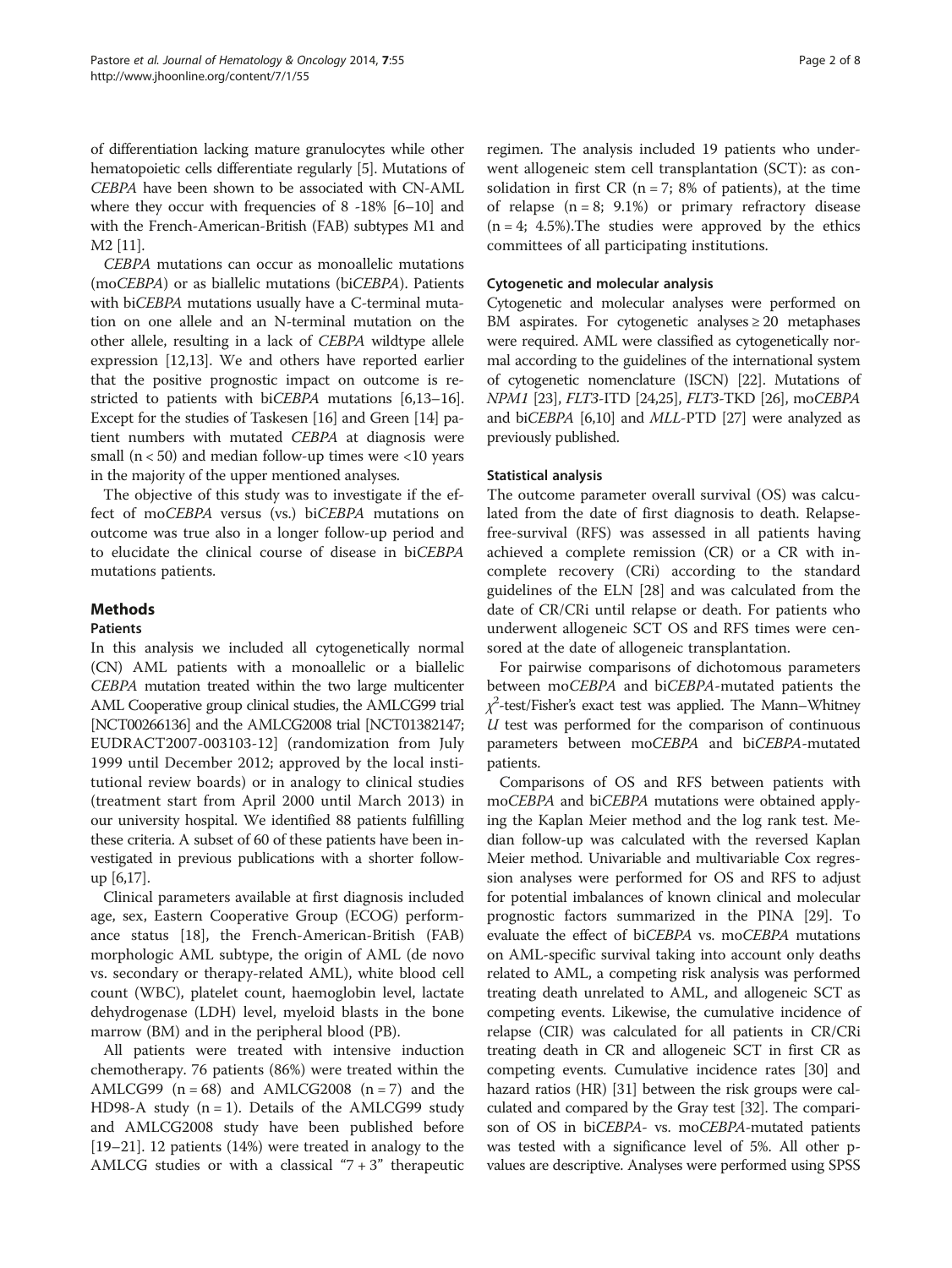<span id="page-2-0"></span>software, version 20.0 (SPSS, Chicago, IL) and the R 3.0.1 software package (R foundation for statistical computing, Vienna, Austria).

# Results

# Comparison of moCEBPA- vs. biCEBPA-mutated patients with respect to clinical and molecular parameters

Analyses were performed in 88 patients with CN-AML and a mutation of CEBPA. Median age was 61 years, the majority (86%) had de novo AML and an ECOG performance status of 0–2 (96%). 45 patients showed a biCEBPA mutation, 43 patients had a moCEBPA mutation. Mutations of NPM1 and FLT3-TKD were present in 19% and 6%, FLT3-ITD and MLL-PTD occurred in 25% and 1% of patients (Additional file [1](#page-6-0): Table S1). 67% of patients received a double induction therapy (Table 1). Median follow-up time was 9.8 years (95% CI: 9.4-10.1). 4.5% of patients died within 30 days after start of therapy. Median OS was 3.0 years (95% CI: 0.9-5.2) and median RFS in 67 patients who have achieved a CR/CRi was 2.3 years (95% CI: 1.0-3.7) (Table 1). 28 (42%) of patients in CR/CRi relapsed and 51 (58%) of patients died.

There were less female patients in the biCEBPA group compared to the moCEBPA group (44% vs. 72%) (Additional file [1:](#page-6-0) Table S1). The presence of biCEBPA mutations was associated with a higher rate of de novo AML, a higher hemoglobin level, lower platelet count and lower frequencies of additional mutations of NPM1, FLT3-TKD or the presence of FLT3-ITD. All other clinical

# and molecular parameters as well as therapeutic regimen including allogeneic SCT were evenly distributed between patients with moCEBPA and biCEBPA mutations (Table 1).

# biCEBPA-mutated patients show a longer OS, RFS and a lower CIR

Early death rates at day 30 and at day 60 were not different between patients with biCEBPA and moCEBPA mutations (Table 1).

In accordance with previous results, patients with biCEBPA mutations survived significantly longer compared to those with a moCEBPA mutations (median OS 9.6 years vs. [1](#page-3-0).7 years,  $p = 0.008$ ) (Figure 1A). This survival benefit was also evident in patients > 60 years (biCEBPA vs. moCEBPA: 5-years OS: 37% vs. 11%, 10-years OS: 20% vs. 5%,  $p = 0.045$ ; (Figure [2C](#page-4-0))) and by trend in patients  $\le$ 60 years (biCEBPA vs. moCEBPA: 5-years OS and 10 years OS: 81% vs. 59%, p = 0.076 (Figure [2](#page-4-0)A)).

Consistent with the long follow-up, nine patients died in CR of causes unrelated to AML. Results of competing risk analyses treating death related to AML and death unrelated to AML as competing are illustrated in the supplement (Additional file [1:](#page-6-0) Figure S1A). biCEBPA-mutated patients displayed a lower cumulative incidence of death related to AML compared to moCEBPA-mutated patients  $(p = 0.028)$  (Additional file [1](#page-6-0): Figure S1B).

37 patients (82%) with biCEBPA mutations and 30 patients (70%) with moCEBPA mutations achieved a CR/CRi

|                            | All patients $(N = 88)$ |                |                | moCEBPA $(N = 43)$ |      |    | biCEBPA $(N = 45)$ |       |
|----------------------------|-------------------------|----------------|----------------|--------------------|------|----|--------------------|-------|
|                            | N                       | $\%$           | N              |                    | $\%$ | N  | %                  |       |
| Number of induction cycles |                         |                |                |                    |      |    |                    |       |
|                            | 29                      | 33             | 16             |                    | 37   | 13 | 30                 | 0.41  |
| $\overline{2}$             | 59                      | 67             | 27             |                    | 63   | 32 | 71                 |       |
| Induction therapy regimen  |                         |                |                |                    |      |    |                    | 0.48  |
| In study                   | 76                      | 86             | 36             |                    | 84   | 40 | 89                 |       |
| In analogy to study        | 12                      | 14             | 7              |                    | 16   | 5  | 11                 |       |
| <b>Allogeneic SCT</b>      | 19                      | 22             | 10             |                    | 23   | 9  | 20                 | 0.75  |
| in 1.CR                    | 7                       | 8              | 3              |                    | 7    | 4  | 9                  |       |
| Primary refractory         | $\overline{4}$          | 5              | 3              |                    | 7    |    | 2                  |       |
| At relapse                 | 8                       | 9              | 4              |                    | 9    | 4  | 9                  |       |
| Early death until day 30   | 4                       | 5              | 3              |                    | 7    |    | $\overline{2}$     | 0.28  |
| Early death until day 60   | 7                       | 8              | $\overline{4}$ |                    | 9    | 3  | 7                  | 0.65  |
| CR/CRi*                    | 67                      | 76             | 30             |                    | 70   | 37 | 82                 | 0.17  |
| Median OS, 95% Cl, years   |                         | $3.0(0.9-5.2)$ |                | $1.7(0.7-2.7)$     |      |    | 9.6 (NA)           | 0.008 |
| Median RFS, 95% Cl, years  |                         | $2.3(1.0-3.7)$ |                | $1.5(0.4-2.5)$     |      |    | 9.4 (NA)           | 0.021 |

#### Table 1 Therapy and outcome

\*62 patients have achieved a CR; 5 patients have achieved a CRi;

Abbreviations: biCEBPA biallelic mutation in the CCAAT/enhancer-binding protein alpha, CR complete remission, CRi CR with incomplete revovery, moCEBPA monoallelic mutation in the CCAAT/enhancer-binding protein alpha, N number, NA not applicable, SCT stem cell transplantation.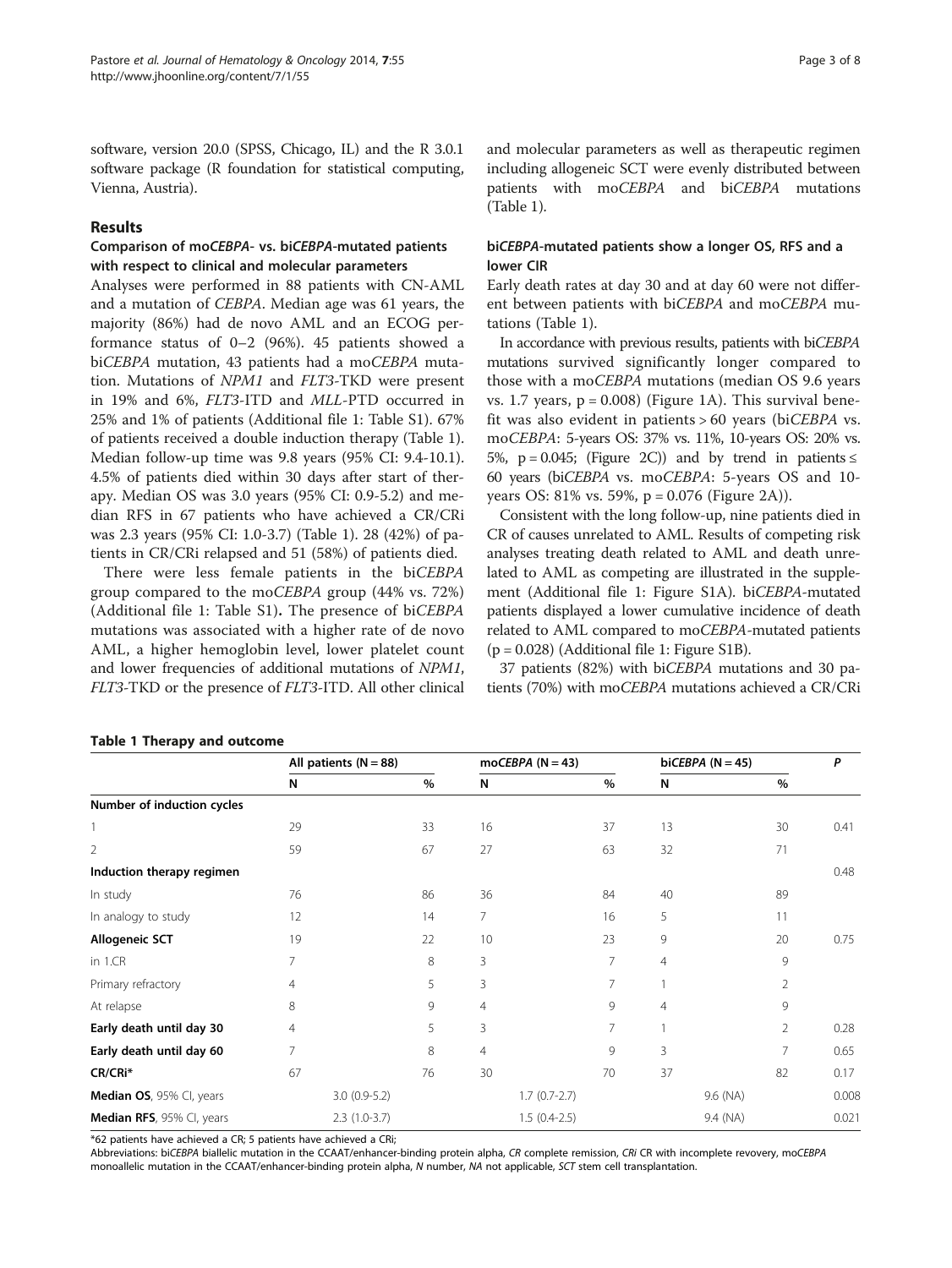<span id="page-3-0"></span>

 $(p = 0.17)$  (Table [1\)](#page-2-0). biCEBPA-mutated patients displayed a longer RFS compared to moCEBPA-mutated patients (median RFS 9.4 years vs.  $1.5$  years,  $p = 0.021$ ) (Figure 1B, Table [1\)](#page-2-0). A trend to a longer RFS in biCEBPA-mutated patients was seen in subgroups  $\leq 60$  and  $> 60$  years of age  $(p = 0.116$  and  $p = 0.082$ , respectively) (Figure [2](#page-4-0)B and D).

CIR rates were lower in patients carrying biCEBPA compared to moCEBPA mutations (5-year CIR rates: 40% vs. 60%, respectively; 10-year CIR rates: 45 vs. 65%, respectively;  $p = 0.036$ ) (Figure 1C,D). Median time from CR to relapse was longer in the biCEBPA-mutated cohort vs. the moCEBPA-mutated patients (not reached vs. 1.6 years,  $p = 0.033$ ). In the mo*CEBPA*-mutated patients, 63%

relapsed within the first and 94% within two years. In contrast, biCEBPA-mutated patients appeared to relapse later during follow-up: only 33% relapsed in the first year, 67% within the second year and 92% within the first three years. In both cohorts, the majority of patient relapsed in the first three years. Two patients - one with a biCEBPA and one with a moCEBPA mutation - showed late relapses after 7 and 8 years. In both cases, we do not have diagnostic bone marrow aspirates to verify if these patients show the same cytogenetic and mutational profile as at diagnosis. Due to the latency of many years and the preceding chemo- and/or radiation therapy, we suspect that these AML relapses might be therapy-associated AML.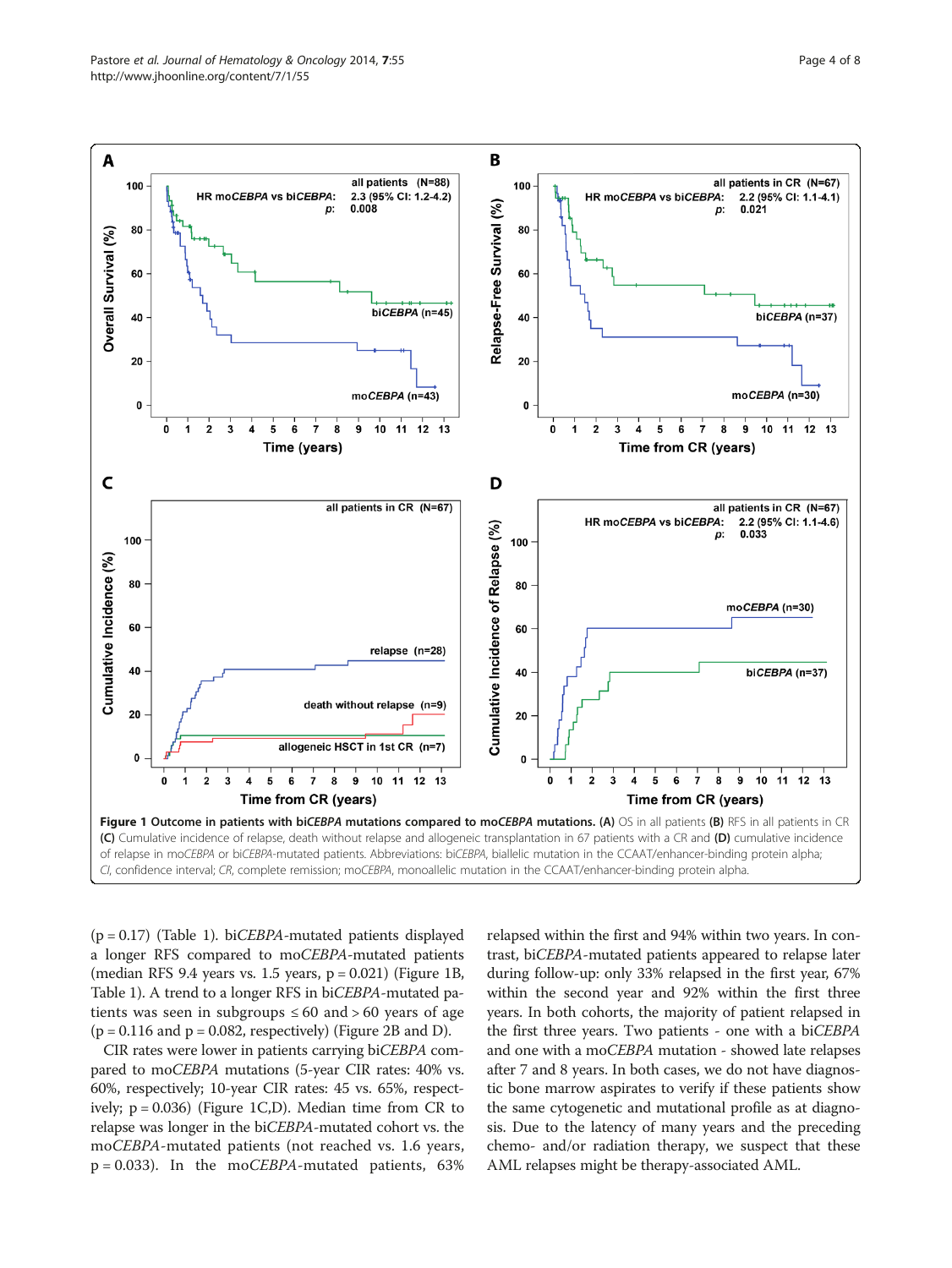<span id="page-4-0"></span>

A detailed description of relapse and survival after achievement of a CR according to therapy has been provided in the Additional file [1.](#page-6-0)

# Adjustment for co-occurring mutations and clinical prognostic factors

Since FLT3-ITD and FLT3-TKD and NPM1 mutations, were more common in moCEBPA-mutated patients, we performed multivariable analyses to adjust for potential confounding effects. The positive impact of biCEBPA vs. moCEBPA mutations on outcome was confirmed when adjusting for co-occurring FLT3-ITD and FLT3-TKD mutations,  $NPM1$  mutations, the  $PINA_{OS}$  and  $PINA_{RFS}$ [[29\]](#page-7-0) scores without biCEBPA mutations (Table [2\)](#page-5-0) and in analyses with FLT3-wildtype patients only (Additional file [1:](#page-6-0) Figure S2).

# Relapsed patients with biCEBPA and moCEBPA mutations show similar outcomes

Treatment modalities at relapses (palliative vs. intensive treatment; allogeneic SCT) were not different between moCEBPA- and biCEBPA-mutated patients. Both CEBPA cohorts, included similar amounts of patients  $\leq 60$  years (moCEBPA: 6/11; biCEBPA 4/9) and > 60 years (moCEBPA: 5/11; biCEBPA 5/9). Although, intensively treated biCEBPAmutated patients showed a tendency to a higher second CR rate compared to moCEBPA-mutated patients (78% vs. 45%, p = 0.142) survival after relapse was not different between patients with moCEBPA or biCEBPA mutations (data not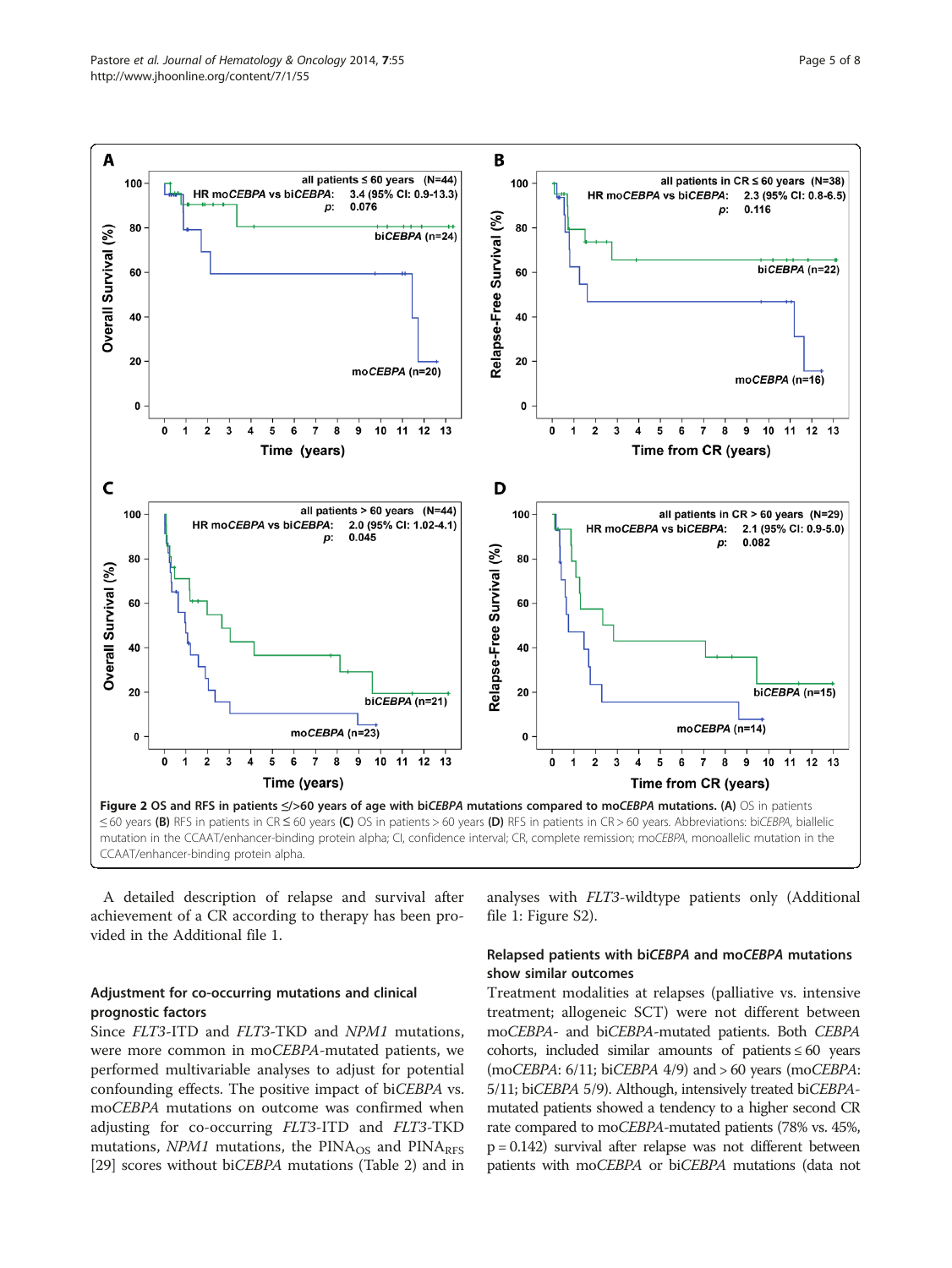#### <span id="page-5-0"></span>Table 2 Cox Regression adjusted for additional markers

|                                                                                                        | <b>OS</b> |             |         | <b>RFS</b> |             |       |
|--------------------------------------------------------------------------------------------------------|-----------|-------------|---------|------------|-------------|-------|
|                                                                                                        | HR        | 95% CI      | p       | HR         | 95% CI      | p     |
| biCEBPA versus moCEBPA (univariable analysis)                                                          |           | $0.2 - 0.8$ | 0.008   | 0.5        | $0.2 - 0.9$ | 0.021 |
| biCEBPA versus moCEBPA (adjusted for FLT3-ITD)                                                         |           | $0.2 - 0.8$ | 0.006   | 0.5        | $0.2 - 0.9$ | 0.021 |
| biCEBPA versus moCEBPA (adjusted for FLT3-TKD)                                                         |           | $0.2 - 0.8$ | 0.012   | 0.4        | $0.2 - 0.9$ | 0.018 |
| biCEBPA versus moCEBPA (adjusted for FLT3-ITD and FLT3-TKD)                                            |           | $0.2 - 0.8$ | 0.006   | 0.4        | $0.2 - 0.8$ | 0.012 |
| biCEBPA versus moCEBPA (adjusted for FLT3-ITD, NPM1 mutations and interaction NPM1/FLT3-ITD)           |           | $0.1 - 0.5$ | < 0.001 | 0.2        | $0.1 - 0.6$ | 0.003 |
| biCEBPA versus moCEBPA (adjusted for NPM1 mutations)                                                   |           | $0.1 - 0.5$ | < 0.001 | 0.2        | $0.1 - 0.6$ | 0.002 |
| biCEBPA versus moCEBPA (adjusted for PINA <sub>OS</sub> or PINA <sub>RES</sub> (both without biCEBPA)) |           | $0.1 - 0.4$ | < 0.001 | 0.2        | $0.1 - 0.6$ | 0.001 |

Abbreviations: biCEBPA biallelic mutation in the CCAAT/enhancer-binding protein alpha, CI confidence interval, FLT3-ITD internal tandem duplication of the FLT3 gene,<br>FLT3-IKD mutation in the tyrosine kinase domain of the F FLT3-TKD mutation in the tyrosine kinase domain of the FLT3 gene, HR hazard ratio, interaction NPM1/FLT3-ITD, NPM1 positive/FLT3-ITD positive versus NPM1 negative<br>or ELT3-ITD perative moCERP4 monoallelic mutation in the CC or FLT3-ITD negative, moCEBPA monoallelic mutation in the CCAAT/enhancer-binding protein alpha, NPM1, nucleophosmin gene, OS Overall survival, p p value,<br>PINA -- Prognostic Index for OS in cytogenetically normal AML [29]. PINA<sub>OS</sub> Prognostic Index for OS in cytogenetically normal AML [\[29](#page-7-0)], PINA<sub>RFS</sub> Prognostic Index for RFS in cytogenetically normal AML [[29\]](#page-7-0), RFS Relapse-free survival.

shown). In both cohorts, long-term survival after relapse was only possible for patients treated with allogeneic SCT. A detailed description of treatment at relapse, achievement of a second CR and survival is given in the Additional file [1](#page-6-0).

#### **Discussion**

According to the current WHO classification and the ELN guidelines patients with mutated CEBPA represent a cohort with a favorable prognosis [[1,](#page-6-0)[28](#page-7-0)]. We and others have shown before, that this favorable prognostic effect is restricted to the group of patients with biCEBPA, in contrast to moCEBPA [\[6](#page-6-0)] mutations. The aim of our current analysis was to test if the favorable prognostic effect of biCEBPA mutations was still evident within a (1) larger patient cohort and (2) after a longer follow-up period.

Due to the low frequency of CEBPA mutations of about 8 - 18% in CN-AML, studies are often based on small patient numbers [[6,](#page-6-0)[13,15](#page-7-0)], which reduces statistical power. Our study includes 88 patients, 75 of whom were treated homogeneously within AMLCG99 and AMLCG2008 trials.

Except for the study of Green et al. [[14](#page-7-0)] with a medium follow-up for survivors of 11.7 years, median follow-up in the published literature including our previous publication is mostly  $\leq$  5 years [[6,](#page-6-0)[13,15](#page-7-0),[16](#page-7-0),[33](#page-7-0)]. The present analysis has a long medium follow-up of almost 10 years (9.8 years) and a maximum follow-up of 13.3 years. This allowed to detect late relapses.

In accordance with previous analyses [[13](#page-7-0)–[15\]](#page-7-0), biCEBPAmutated AML patients displayed a significantly longer OS compared to moCEBPA-mutated patients. Differences in OS might be caused by differences in early death rate, achievement of a CR and RFS/incidence of relapses. Patients with a biCEBPA mutation showed a slightly lower early death rate at day 60 (6.7% versus 9.3%, Table [1\)](#page-2-0) and a higher CR rate (CR rates: 82% versus 70%,  $p = 0.17$ , respectively) compared to patients with a mo*CEBPA* mutation. Interestingly, overall early

death rate until day 60 in all CEBPA-mutated patients in our cohort was 8.0%, which is lower compared to data in the literature of 10% to 16% [[19,20,34](#page-7-0)]. These differences might be caused by the fact that these studies included all cytogenetic risk groups and not only CN-AML patients. Most importantly, we could clearly see a better RFS in biCEBPA-mutated patients. This improved RFS was also seen by others [[14,15\]](#page-7-0). Moreover, we could demonstrate a lower CIR in biCEBPA-mutated compared to moCEBPA-mutated patients. However, to what extent a lower early death rate, a higher CR rate or a longer RFS caused the prolonged survival still remains open and needs to be investigated in larger patient cohorts.

The favorable prognosis of biCEBPA-mutated AML was most evident in patients ≤ 60 years who displayed a 10-years OS of 81% and a 10-years RFS of 66%.

In contrast to relapse in moCEBPA-mutated patients, occurring in the majority of patients (63%) within the first year after achievement of a CR, only about one third of biCEBPA-mutated patients relapsed within the first year. Almost all moCEBPA-mutated patients and biCEBPA-mutated patients relapsed within the first three years.

Interestingly, one patient with a biCEBPA-mutated AML and one patient with a moCEBPA-mutated AML relapsed more than 7 years after CR. To our knowledge, this is the first case of such a late relapse in biCEBPA-mutated AML. These late AML relapses might be therapy-associated and display different cytogenetics and molecular mutational patterns. Unfortunately, due to lack of material, we cannot confirm the presence of a CEBPA mutation at relapse. Both cases underline the importance of a long-term follow-up of patients with AML and CEBPA mutations.

The long patient follow-up enabled us to detect patients with late deaths (>5 years) unrelated to AML: Two patients with a moCEBPA mutation and one patient with a biCEBPA mutation died in CR after 11.7 years (cause unknown), 11.5 years (cause: development of a cancer of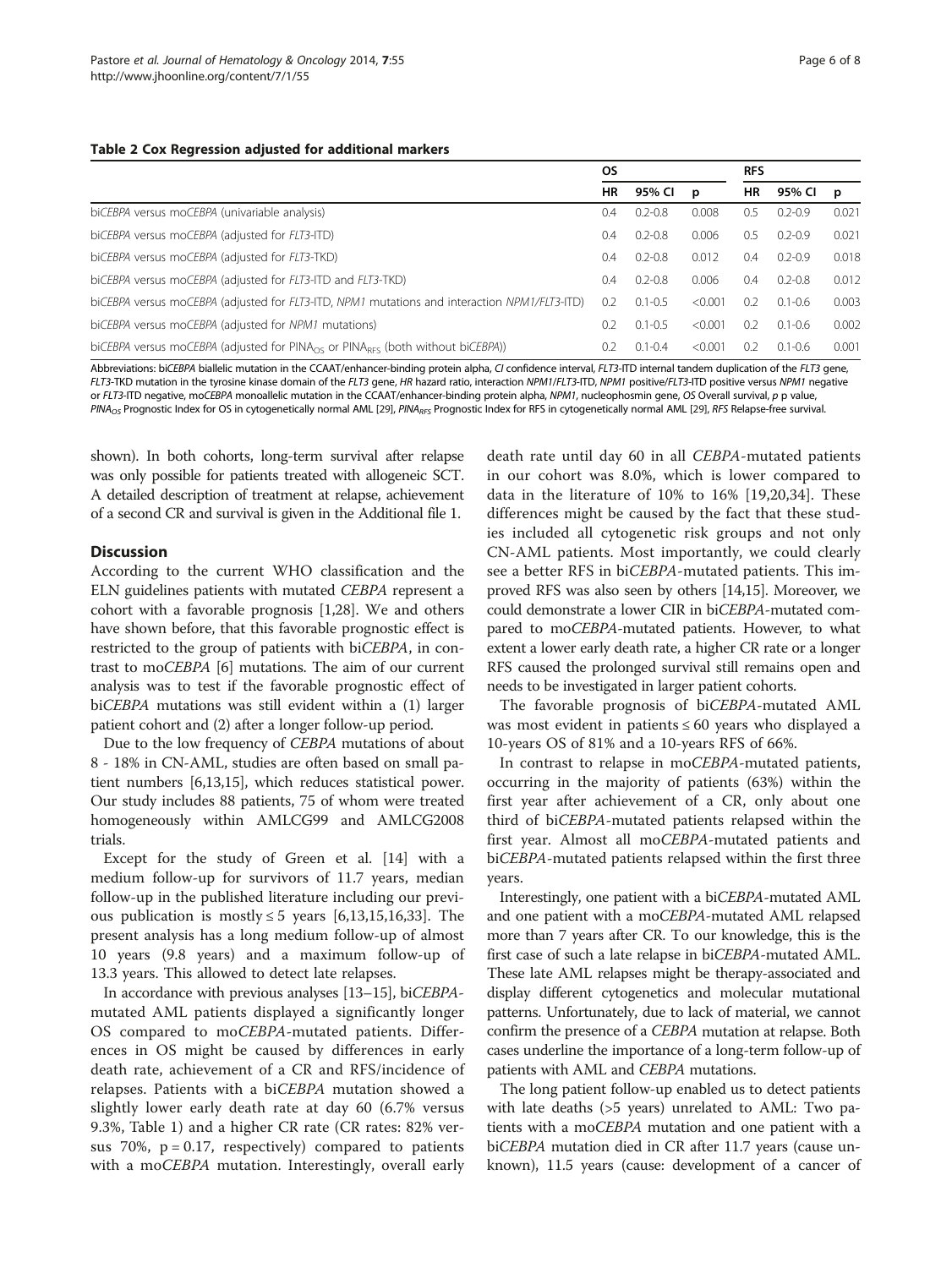<span id="page-6-0"></span>unknown primary) and 9.6 years (cause: cardiac failure). Thus, the inclusion of "AML unrelated death" helps to better estimate prognosis, especially in elderly co-morbide patients.

Schlenk et al. [[35\]](#page-7-0) recently showed in a large cohort of 124 CN-AML patients with biCEBPA mutations in first CR, a significantly longer RFS, but similar OS, for those patients receiving allogeneic or autologous transplantation compared to chemotherapy only. We also found a similar OS in our biCEBPA-mutated patients  $(n = 4)$ receiving allogeneic SCT in first CR, compared to those obtaining chemotherapy  $(n = 30)$ , although we could not detect an effect of allogeneic SCT on RFS, which might be due to the small number of patients receiving allogeneic SCT (data not shown). In accordance with Schlenk et al. [[35\]](#page-7-0) we found a high second CR rate after reinduction therapy of 78% in biCEBPA-mutated patients treated with intensive protocols. Due to transplant-related mortality, infections and a high relapse rate after the second CR, this did not result in a longer OS compared to relapsed moCEBPA-mutated patients. These results have to be interpreted with caution since they are limited by small patient numbers. Schlenk et al. [[35\]](#page-7-0) furthermore showed that only relapsed patients treated with allogeneic SCT, but not those treated with chemotherapy alone, survived longer than 2 years. Our analyses - although performed in a smaller patient cohort - are in line with these results: In our cohort, patients with biCEBPA mutations that have received allogeneic SCT at the time of relapse are still alive (after 7.0 and 11.3 years) or have died due to treatment related mortality, but not due to AML relapse/refractory AML. In contrast, all 5 patients receiving chemotherapy at the time of relapse died (median OS after relapse: 0.9 years).

# Conclusion

In conclusion, our study with a long-term follow-up of homogeneously treated CN-AML of almost 10 years clearly showed that patients carrying biCEBPA mutations have a substantially better OS and RFS as well as a relevantly lower CIR compared to patients with moCEBPA mutations. The excellent prognosis of younger AML patients with biCEBPA mutations (10-year OS of 81%) might lead to a reduction of the intensity of postremission therapy in this subgroup.

# Consent

Written informed consent was obtained from patients for the data collection, analysis and publication.

# Additional file

[Additional file 1:](http://www.jhoonline.org/content/supplementary/s13045-014-0055-7-s1.docx) Data supplement.

#### Competing interests

The authors indicate no potential conflicts of interest.

#### Authors' contributions

Conception and design: FP, DK, WH, KS. Collection and assembly of data: FP, DK, AD, NPK, SS, JB, MCS, WEB, TB, BW, WH, KS. Statistical review: EH. Data analysis and interpretation: FP, DK, WH, KS. Manuscript writing: All authors. All authors read and approved the final manuscript.

#### Acknowledgement

We would like to thank all centers and patients that participated in this study and Gudrun Mellert, Evelyn Zellmeier and Bianka Ksienzyk for their excellent technical assistance.

#### Funding

Supported by Deutsche Forschungsgemeinschaft Grant SFB 684/A 12 (K.S) and by the German Cancer Consortium (DKTK) and the German Cancer Research Center (DKFZ), Heidelberg, Germany.

#### Author details

<sup>1</sup> Laboratory for Leukemia Diagnostics, Department of Internal Medicine III University Hospital Munich Grosshadern, Munich, Germany. <sup>2</sup>German Cancer Consortium (DKTK), Heidelberg, Germany. <sup>3</sup>German Cancer Research Center (DKFZ), Heidelberg, Germany. <sup>4</sup>Department of Medical Statistics, Biometry and Epidemiology, University Munich, Munich, Germany. <sup>5</sup>Institute of Biostatistics and Clinical Research, University of Muenster Germany, Muenster, Germany. <sup>6</sup>Department of Medicine A, Hematology and Oncology, University of Muenster, Muenster, Germany. <sup>7</sup>German Society of Hematology and Oncology, Berlin, Germany. <sup>8</sup>Department of Oncology and Hematology, Klinikum Barmherzige Brüder, Regensburg, Germany.

#### Received: 22 May 2014 Accepted: 24 July 2014 Published online: 10 September 2014

#### References

- 1. Swerdlow SH, International Agency for Research on Cancer: WHO Classification of Tumours of Haematopoietic and Lymphoid Tissues. World Health Organization; 2008.
- 2. Swart GW, van Groningen JJ, van Ruissen F, Bergers M, Schalkwijk J: Transcription factor C/EBPalpha: novel sites of expression and cloning of the human gene. Biol Chem 1997, 378:373–379.
- 3. Pabst T, Mueller BU, Zhang P, Radomska HS, Narravula S, Schnittger S, Behre G, Hiddemann W, Tenen DG: Dominant-negative mutations of CEBPA, encoding CCAAT/enhancer binding protein-[alpha] (C/EBP[alpha]), in acute myeloid leukemia - Nature Genetics. Nat Genet 2001, 27:263–270.
- 4. Pabst T, Mueller BU: Transcriptional dysregulation during myeloid transformation in AML. Oncogene 2007, 26:6829–6837.
- 5. Zhang DE, Zhang P, Wang ND, Hetherington CJ, Darlington GJ, Tenen DG: Absence of granulocyte colony-stimulating factor signaling and neutrophil development in CCAAT enhancer binding protein alphadeficient mice. Proc Natl Acad Sci U S A 1997, 94:569-574.
- 6. Dufour A, Schneider F, Metzeler KH, Hoster E, Schneider S, Zellmeier E, Benthaus T, Sauerland M-C, Berdel WE, Büchner T, Wörmann B, Braess J, Hiddemann W, Bohlander SK, Spiekermann K: Acute myeloid leukemia with biallelic CEBPA gene mutations and normal karyotype represents a distinct genetic entity associated with a favorable clinical outcome. J Clin Oncol 2010, 28:570–577.
- 7. Fröhling S, Schlenk RF, Stolze I, Bihlmayr J, Benner A, Kreitmeier S, Tobis K, Dohner H, Döhner K: CEBPA mutations in younger adults with acute myeloid leukemia and normal cytogenetics: prognostic relevance and analysis of cooperating mutations. J Clin Oncol 2004, 22:624-633.
- 8. Bienz M, Ludwig M, Leibundgut EO, Mueller BU, Ratschiller D, Solenthaler M, Fey MF, Pabst T: Risk assessment in patients with acute myeloid leukemia and a normal karyotype. Clin Cancer Res 2005, 11:1416-1424.
- 9. Schlenk RF, Döhner K, Krauter J, Fröhling S, Corbacioglu A, Bullinger L, Habdank M, Späth D, Morgan M, Benner A, Schlegelberger B, Heil G, Ganser A, Dohner H, German-Austrian Acute Myeloid Leukemia Study Group: Mutations and treatment outcome in cytogenetically normal acute myeloid leukemia. N Engl J Med 2008, 358:1909–1918.
- 10. Benthaus T, Schneider F, Mellert G, Zellmeier E, Schneider S, Kakadia PM, Hiddemann W, Bohlander SK, Feuring-Buske M, Braess J, Spiekermann K,